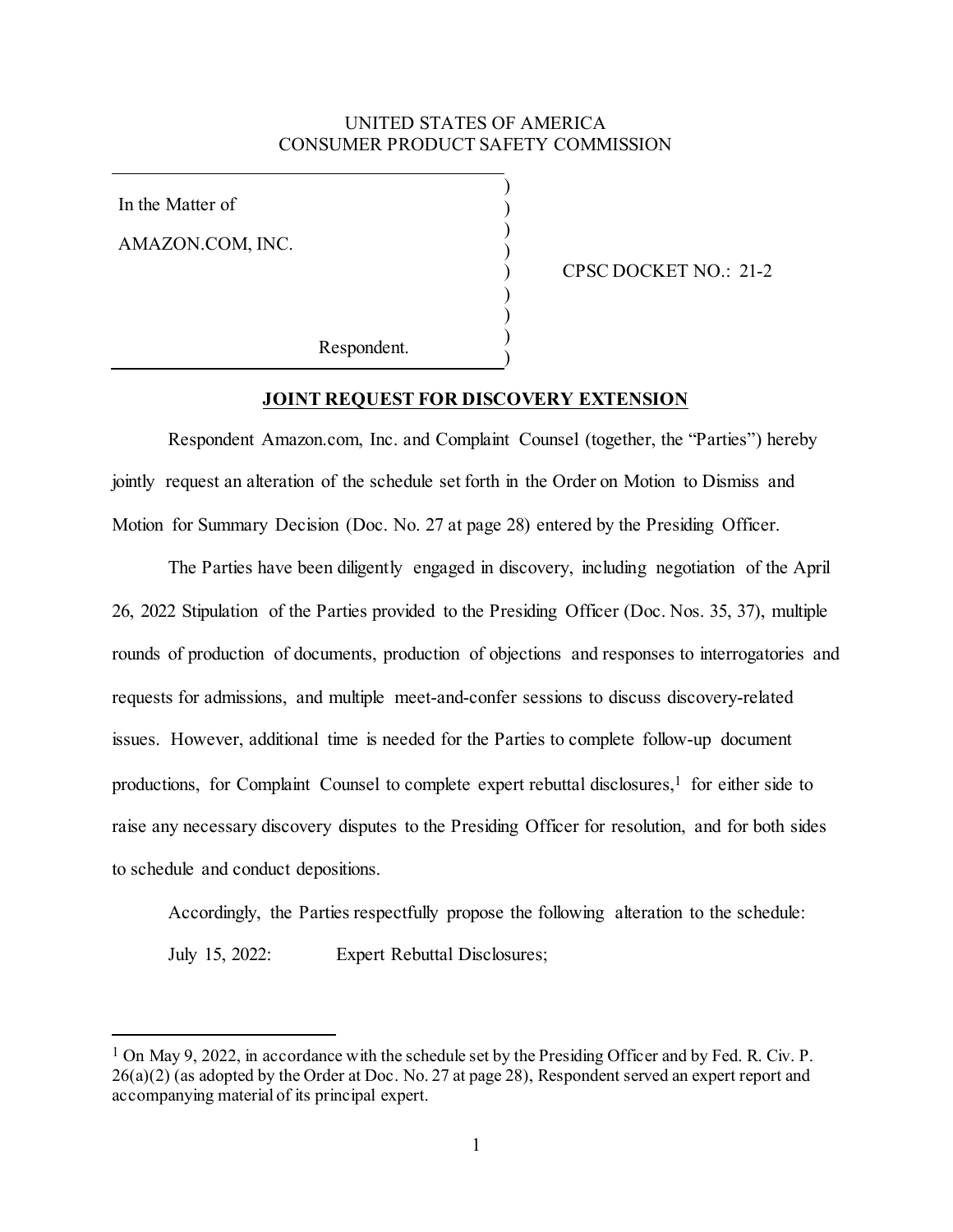September 29, 2022: Discovery Cutoff;

- October 21, 2022: Deadline for filing of Motions for Summary Decision;
- November 18, 2022: Deadline for filing Oppositions to Motions for Summary Decision;
- December 16, 2022: Deadline for filing Replies in Support of Motions for Summary Decision.

Dated this 31st day of May, 2022

Respectfully submitted,

John C. Eustice

John C. Eustice, Senior Trial Attorney Liana G.T. Wolf, Trial Attorney Serena Anand, Trial Attorney

Division of Enforcement and Litigation Office of Compliance and Field Operations U.S. Consumer Product Safety Commission 4330 East West Highway, Bethesda, MD 20814 Tel: (301) 504-7809

*Complaint Counsel for U.S. Consumer Product Safety Commission*

Sarah Wilson

Sarah L. Wilson Stephen P. Anthony

Covington & Burling LLP One CityCenter 850 Tenth Street, N.W. Washington, DC 20001-4956 Tel: (202) 662-6000

*Counsel for Respondent Amazon.com, Inc.*